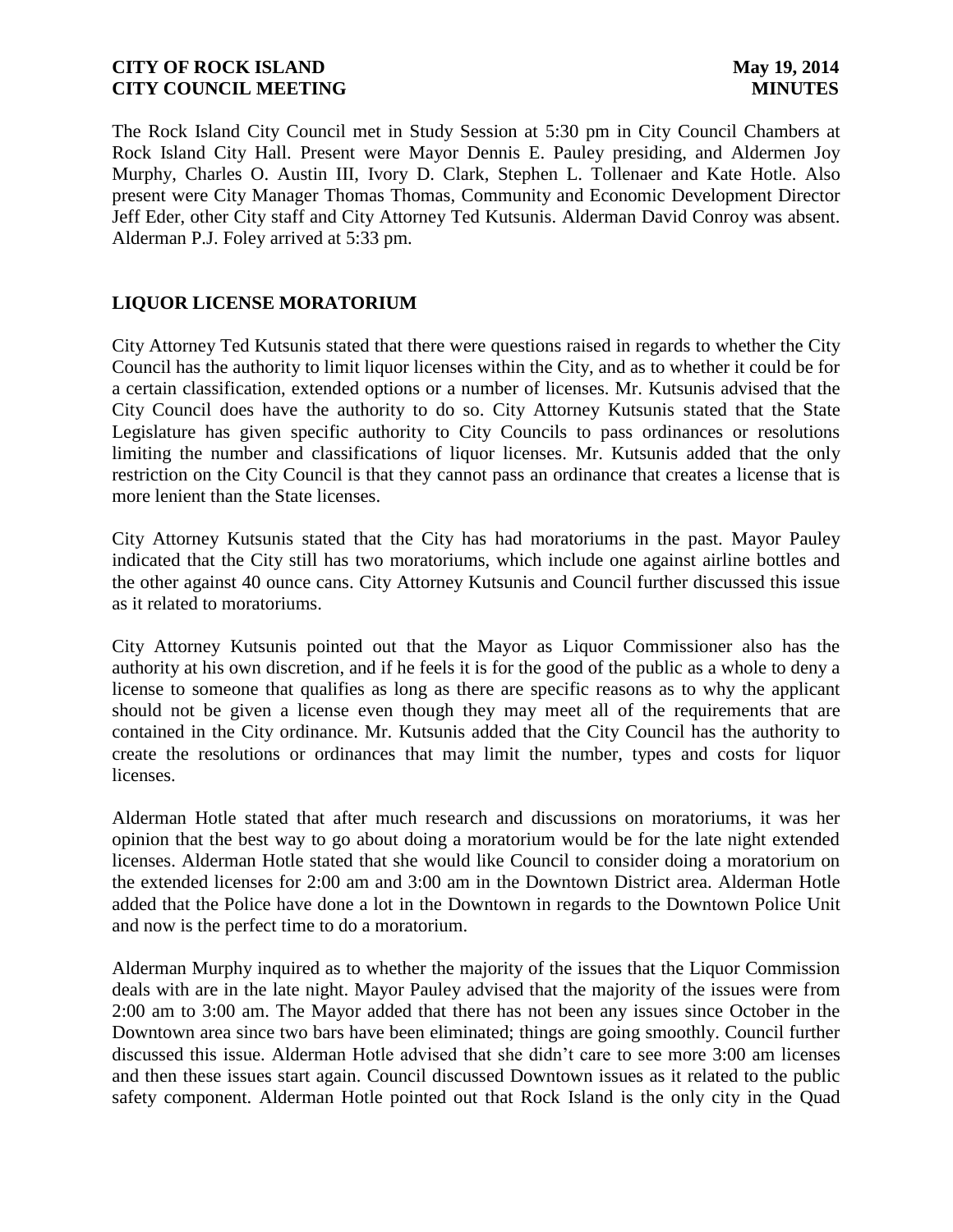Cities that offers unlimited 3:00 am liquor licenses. Council further discussed this issue as it related to the number of 3:00 am licenses that other neighboring cities have. It was noted that Moline has a limit of 13-3:00 am licenses. City Attorney Kutsunis stated that he had spoken to the City Attorney for Moline about why they decided on a number. City Attorney Kutsunis advised that Moline's Attorney stated that bars come and go and rather than have a blanket prohibition, they decided to set a number. Mr. Kutsunis added that Moline's City Attorney indicated that there would be some bar closures and then this would allow for some licenses to be available.

Council discussed the option of limiting the amount of liquor licenses as it related to a certain number concerning the Downtown area. Council also discussed issues in regards to attracting other types of businesses in the Downtown area during the day.

City Attorney Kutsunis offered that if Council decides on a moratorium or limiting the number of liquor licenses then the existing licenses should not be affected. Mr. Kutsunis added that it would be his recommendation to grandfather in the existing licenses.

Alderman Foley advised that these issues can be discussed at the Council's Goal Setting session. Executive Assistant Linda Mohr provided Council with the current number of licenses in the Downtown area. Ms. Mohr advised that this is a little broader than the Downtown Security Area by a few blocks. Ms. Mohr stated that there are (3) three 2:00 am licenses and approximately (7) seven 3:00 am licenses in the Downtown. Ms. Mohr added that there are approximately 12-3:00 am licenses throughout the City.

After more discussion, Mayor Pauley advised that information will be gathered on the total number of bars in the City, what their hours are, the total number of convenient stores and what their hours are, and maps of where all the bars are located in the City. The Mayor added that this information will then be available for discussion at the Council's Goal Setting session in June.

#### **EXECUTIVE SESSION**

A motion was made by Alderman Foley and seconded by Alderman Murphy to recess to Executive Session on matters of Personnel, Property Acquisition and Litigation. The motion carried on a roll call vote. Those voting Aye being; Alderman Murphy, Alderman Austin, Alderman Clark, Alderman Foley, Alderman Tollenaer and Alderman Hotle; those voting No, none. The meeting was recessed at 5:59 pm. Alderman David Conroy was absent.

At this time, various staff were excused from the meeting and returned when the Executive Session concluded.

Mayor Pauley reconvened the regular meeting at 6:17 pm.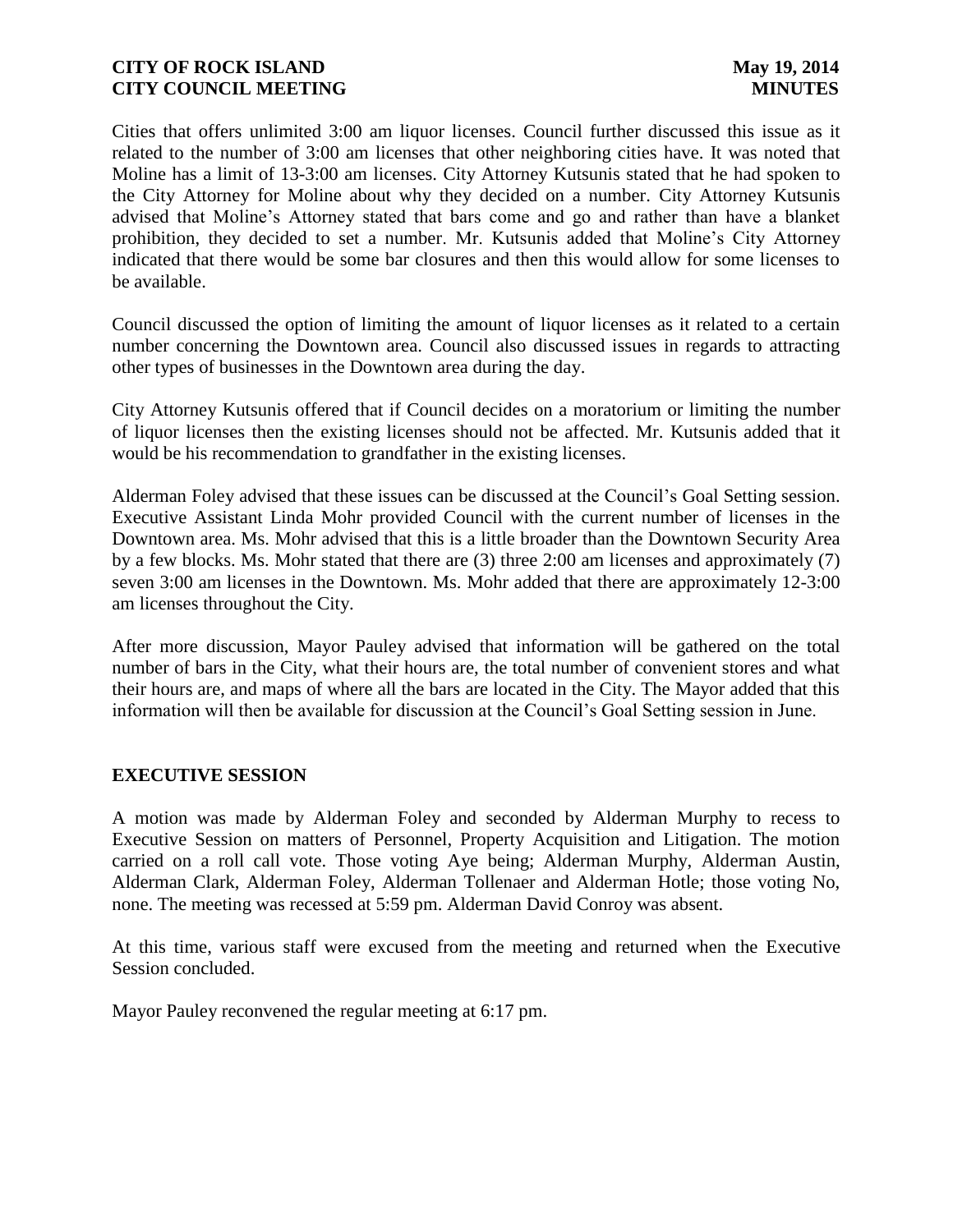## **ADJOURNMENT**

A motion made by Alderman Hotle and seconded by Alderman Murphy to adjourn the meeting carried by the following Aye and No vote. Those voting Aye being; Alderman Murphy, Alderman Austin, Alderman Clark, Alderman Foley, Alderman Tollenaer and Alderman Hotle; those voting No, none. The meeting was adjourned at 6:18 pm.

Aleisha L. Patchin, City Clerk

 $\frac{1}{2}$  , and the set of the set of the set of the set of the set of the set of the set of the set of the set of the set of the set of the set of the set of the set of the set of the set of the set of the set of the set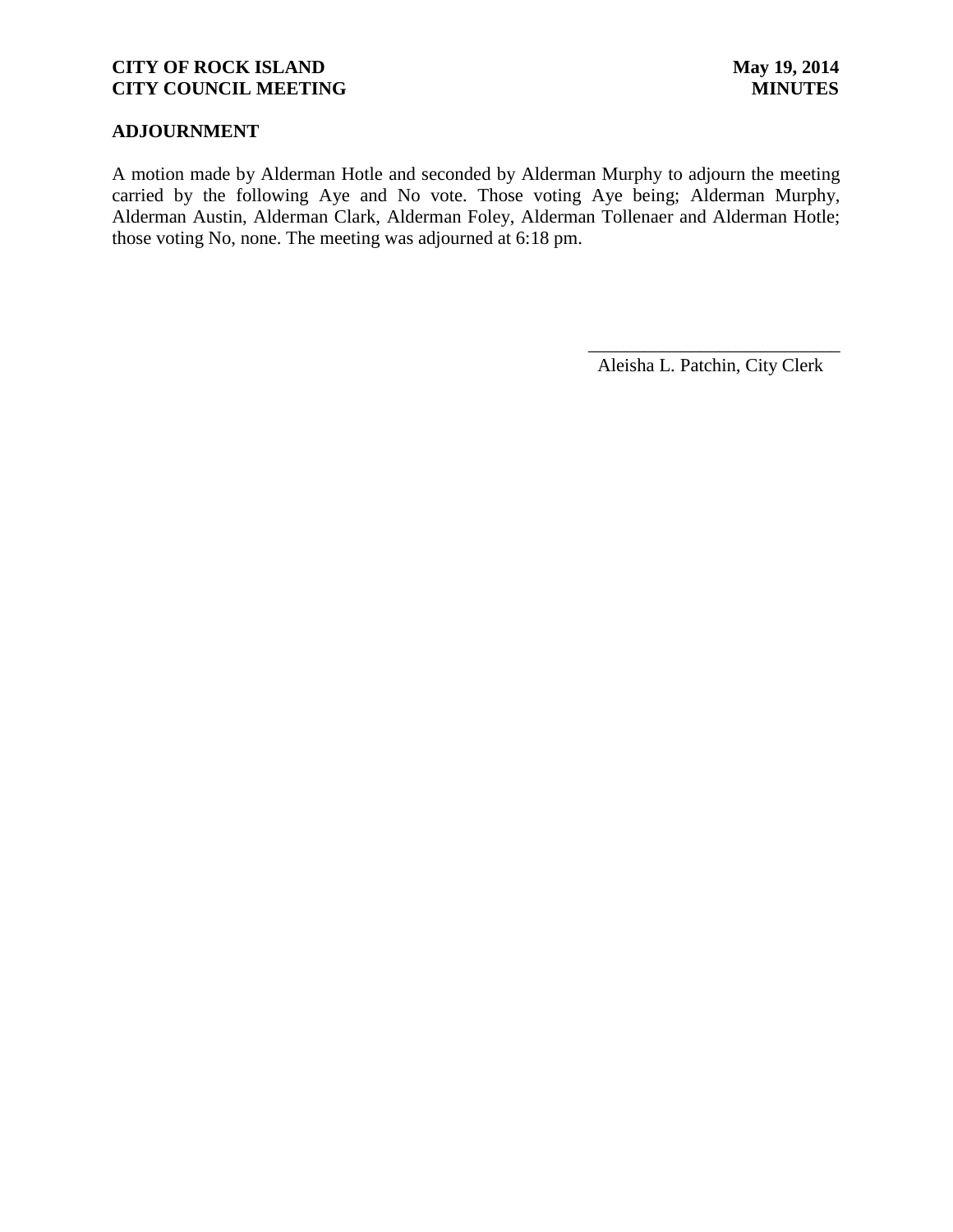Rock Island City Council met in regular session at 6:45 pm in Council Chambers of Rock Island City Hall. Present were Mayor Dennis E. Pauley presiding, and Aldermen Joy Murphy, Charles O. Austin III, Ivory D. Clark, P.J. Foley, Stephen L. Tollenaer and Kate Hotle. Also present were City Manager Thomas Thomas and City Attorney Ted Kutsunis. Alderman David Conroy was absent.

#### Introductory Proceedings

Mayor Pauley called the meeting to order and led in the Pledge of Allegiance. Alderman Clark gave the Invocation.

## Agenda Item #5 **Minutes of the meeting of May 12, 2014.**

A motion was made by Alderman Foley and seconded by Alderman Hotle to approve the minutes of the meeting of May 12, 2014 as printed. The motion carried by the following Aye and No vote; those voting Aye being; Alderman Murphy, Alderman Austin, Alderman Clark, Alderman Foley, Alderman Tollenaer and Alderman Hotle; those voting No, none.

## Agenda Item #6 **Update Rock Island by Mayor Pauley.**

Mayor Pauley stated that the Martin Luther King Jr. Community Center is delighted to invite the community to its inaugural YOUnity in the Community: Living in Peace Safe Summer Campaign Kickoff Celebration. The Mayor added that the celebration is scheduled for Saturday, May  $24^{\text{th}}$ , 3:00 pm – 5:00 pm at the Martin Luther King Jr. Park located at 630 Ninth Street in Rock Island. Mayor Pauley advised that YOUnity in the Community is a community outreach initiative sponsored by the King Center and supported by community partners to promote a Positive, Productive, and Peaceful Safe Summer Campaign. The event will host performances to include the Metropolitan Youth Program and Rock Island Boxing Club. Additionally, local political representatives will render remarks. Mayor Pauley stated that community agencies and concerned citizens will address bullying, domestic violence, and gun violence with the community at various times throughout the event. The event is free to the public. Questions, call (309) 732-2999.

Mayor Pauley stated that the Whitewater Junction Family Aquatic Center's season opening is Saturday, May  $24^{\text{th}}$ . Whitewater Junction is a zero-depth to 9 feet deep pool featuring a body slide, tube slide, two drop-slides, tumble buckets, tea-cup, a tot slide and fun for the whole family. Call (309) 732-SWIM for more information or go to [www.rigov.org.](http://www.rigov.org/)

Mayor Pauley advised that the Rock Island District presents the first annual Peepshow. A competition featuring original artwork made from and inspired by the iconic marshmallow confection! Fine art exhibitors, live music, café dining, sidewalk sales and interactive projects. Mayor Pauley commented that this is ideal for art enthusiasts and good clean fun for the entire family. May 24-25, noon – 6:00 pm in Downtown Rock Island. Entry forms and complete details available at www.ridistrict.com.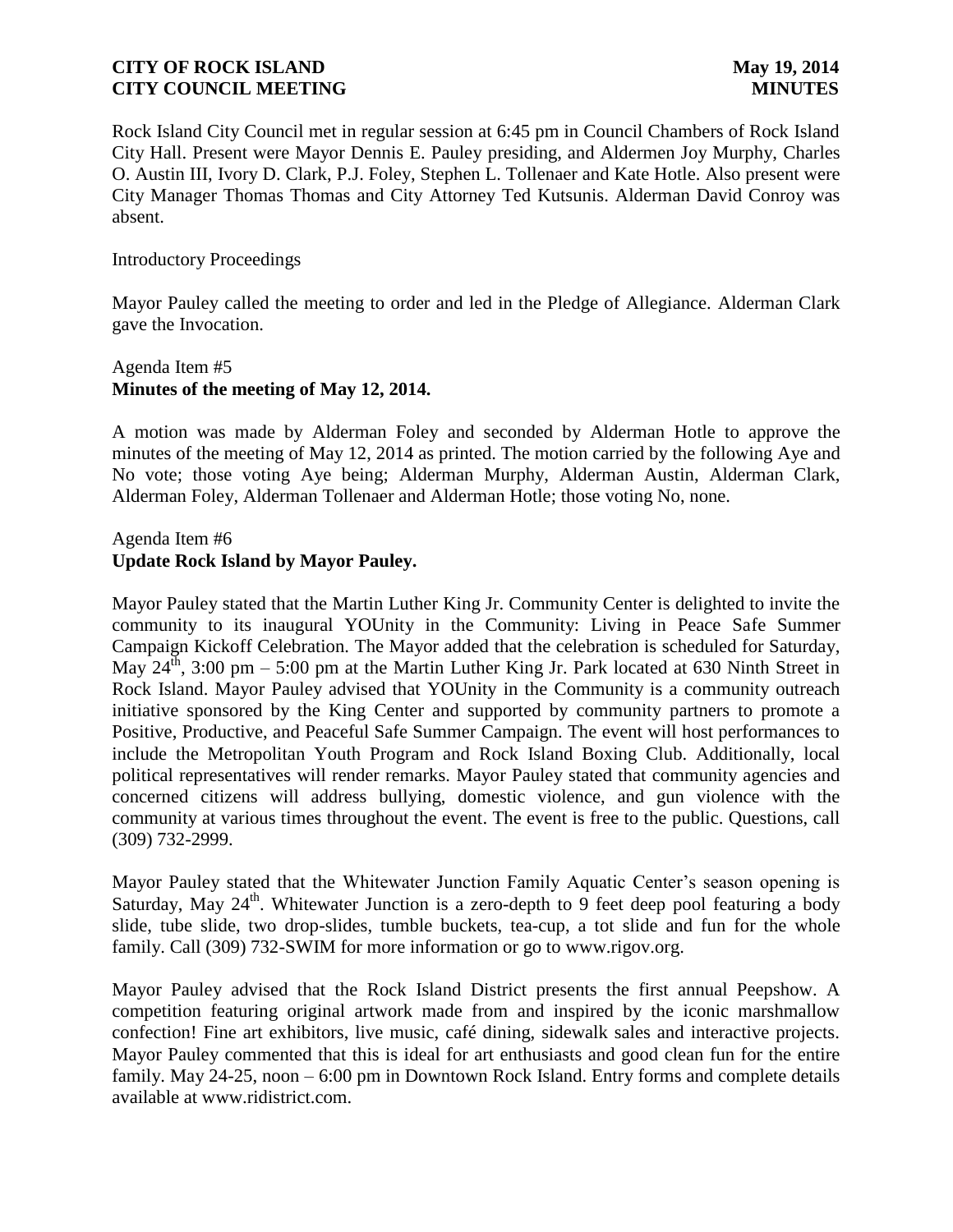Mayor Pauley stated to take a drive up the hill and into the past for the College Hill District Retro Rally & Street Fair, Saturday, May  $31<sup>st</sup>$  from 12:00 pm – 5:00 pm at the corner of  $14<sup>th</sup>$ Avenue  $\&$  30<sup>th</sup> Street. Enjoy live music, vendors, vintage vehicles, a pin up contest, sidewalk sales and more.

Mayor Pauley indicated that on Tuesday, June 3<sup>rd</sup>, River City 6 will kick off the 58<sup>th</sup> Annual Starlight Revue Music Under the Stars Concert Series held at Lincoln Park. At 6:00 pm, enjoy dinner from the Hy-Vee grill followed by a swing dance lesson at 6:30 pm then at 7:00 pm, the music begins. Concert rain date is Wednesday of the same week. Call (309) 732-RAIN.

### **Agenda Item #7 A Special Ordinance granting a Special Use Permit at 2100 18th Avenue.**

Alderman Foley moved and Alderman Murphy seconded to consider, suspend the rules and pass the ordinance. The motion carried by the following Aye and No vote; those voting Aye being; Alderman Murphy, Alderman Austin, Alderman Clark, Alderman Foley, Alderman Tollenaer and Alderman Hotle; those voting No, none.

Agenda Item #8 **CLAIMS**

It was moved by Alderman Austin and seconded by Alderman Hotle to accept the following reports and authorize payments as recommended.

Alderman Foley stated that he would be abstaining from this vote as he has before.

The motion then carried by the following Aye and No vote; those voting Aye being; Alderman Murphy, Alderman Austin, Alderman Clark, Alderman Tollenaer and Alderman Hotle; those voting No, none. Alderman Foley abstained.

a. Report from the Finance Department regarding payment in the amount of \$73,734.18 to Lane and Waterman for legal services rendered from September 1, 2013 through March 31, 2014 for Jumer's Crossing.

b. Report from the Public Works Department regarding payment in the amount of \$12,625.00 to Baecke-Spranger Appraisers for services provided for the Shadybrook Resurfacing Phase 1 project.

Agenda Item #9

## **Claims for the week of May 9 through May 15 in the amount of \$664,646.56 and payroll for the weeks of April 28 through May 11 in the amount of \$1,318,661.24.**

Alderman Tollenaer moved and Alderman Foley seconded to allow the claims and payroll. The motion carried by the following Aye and No vote; those voting Aye being; Alderman Murphy, Alderman Austin, Alderman Clark, Alderman Foley, Alderman Tollenaer and Alderman Hotle; those voting No, none.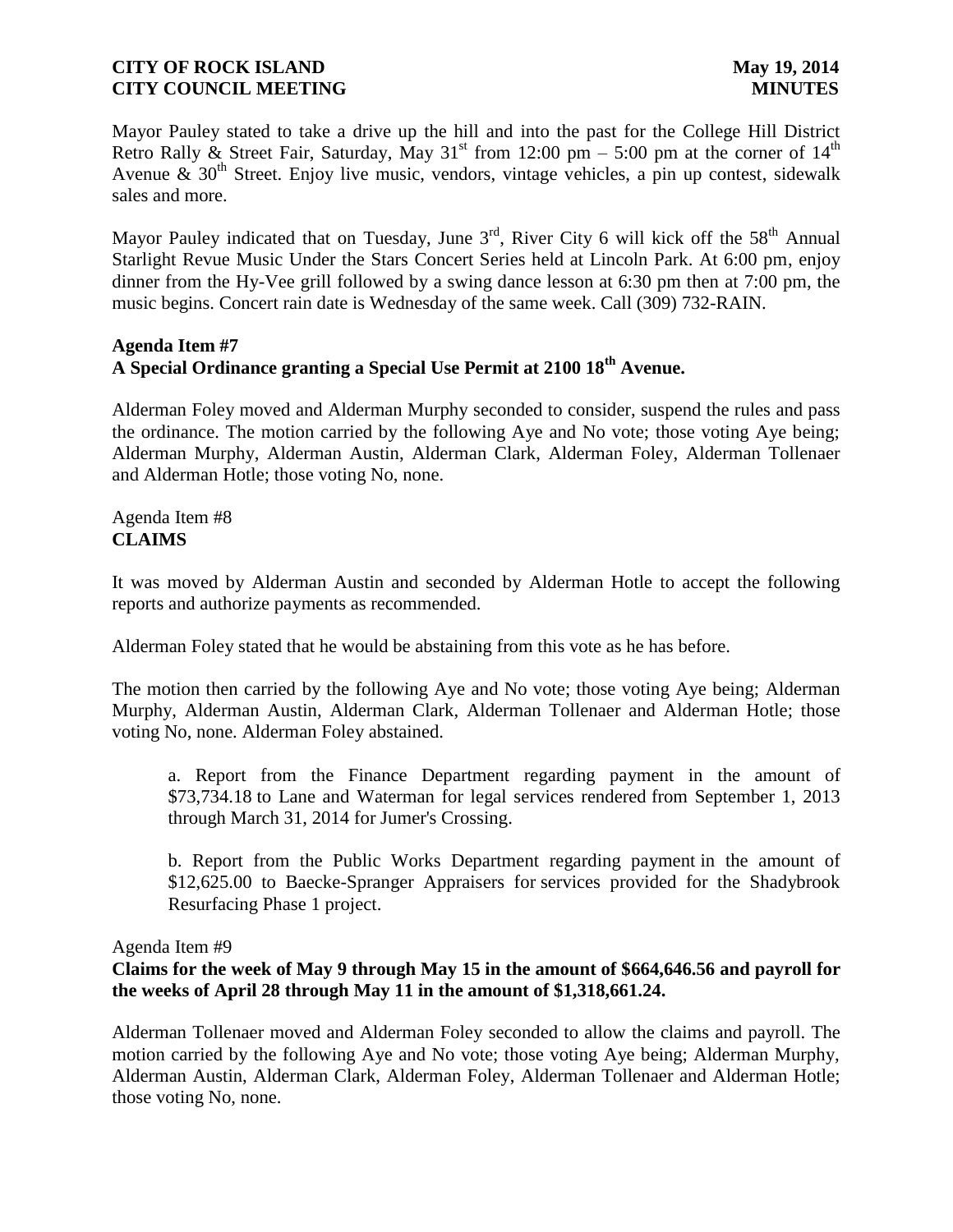#### Agenda Item #10

## **Report from the Public Works Department regarding the State Contract purchase of one 2015 Ford F250 4x4 Pickup and two 2015 F350 4x2 Dump Trucks from Bob Ridings Ford Fleet Sales, Inc. in the amount of \$91,880.00.**

It was moved by Alderman Foley and seconded by Alderman Hotle to approve the purchase as recommended and refer to the City Attorney for an ordinance declaring the vehicles being replaced as surplus. The motion carried by the following Aye and No vote; those voting Aye being; Alderman Murphy, Alderman Austin, Alderman Clark, Alderman Foley, Alderman Tollenaer and Alderman Hotle; those voting No, none.

#### Agenda Item #11

### **Report from the Public Works Department regarding the State Contract purchase of one 2014 Ford C-Max Hybrid from Landmark Ford, Inc. in the amount of \$22,844.00.**

Alderman Clark moved and Alderman Murphy seconded to approve the purchase as recommended. The motion carried by the following Aye and No vote; those voting Aye being; Alderman Murphy, Alderman Austin, Alderman Clark, Alderman Foley, Alderman Tollenaer and Alderman Hotle; those voting No, none.

#### Agenda Item #12

## **Report from the Human Resources Department regarding a proposed labor agreement between the City and the Fraternal Order of Police, Command Officers Association for the period of March 17, 2014 through December 31, 2018.**

Alderman Foley moved and Alderman Murphy seconded to approve the agreement as recommended and authorize the City Manager to execute the contract documents. The motion carried by the following Aye and No vote; those voting Aye being; Alderman Murphy, Alderman Austin, Alderman Clark, Alderman Foley, Alderman Tollenaer and Alderman Hotle; those voting No, none.

#### Agenda Item #13

**Report from the Community and Economic Development Department regarding an Ordinance approving a redevelopment agreement with JDH of Rock Island LLC, subject to minor attorney modifications and authorizing the City Manager to execute the contract documents.** 

It was moved by Alderman Hotle and seconded by Alderman Foley to consider, suspend the rules and pass the ordinance.

Discussion followed. Alderman Murphy inquired upon Community and Economic Development Director Jeff Eder to explain this item.

Mr. Eder advised that this is a very small building with some major infrastructure issues. Mr. Eder stated that one of the improvements includes bringing all of the utilities in underground that are currently over ground. Mr. Eder commented that Brian Hollenback is still looking for a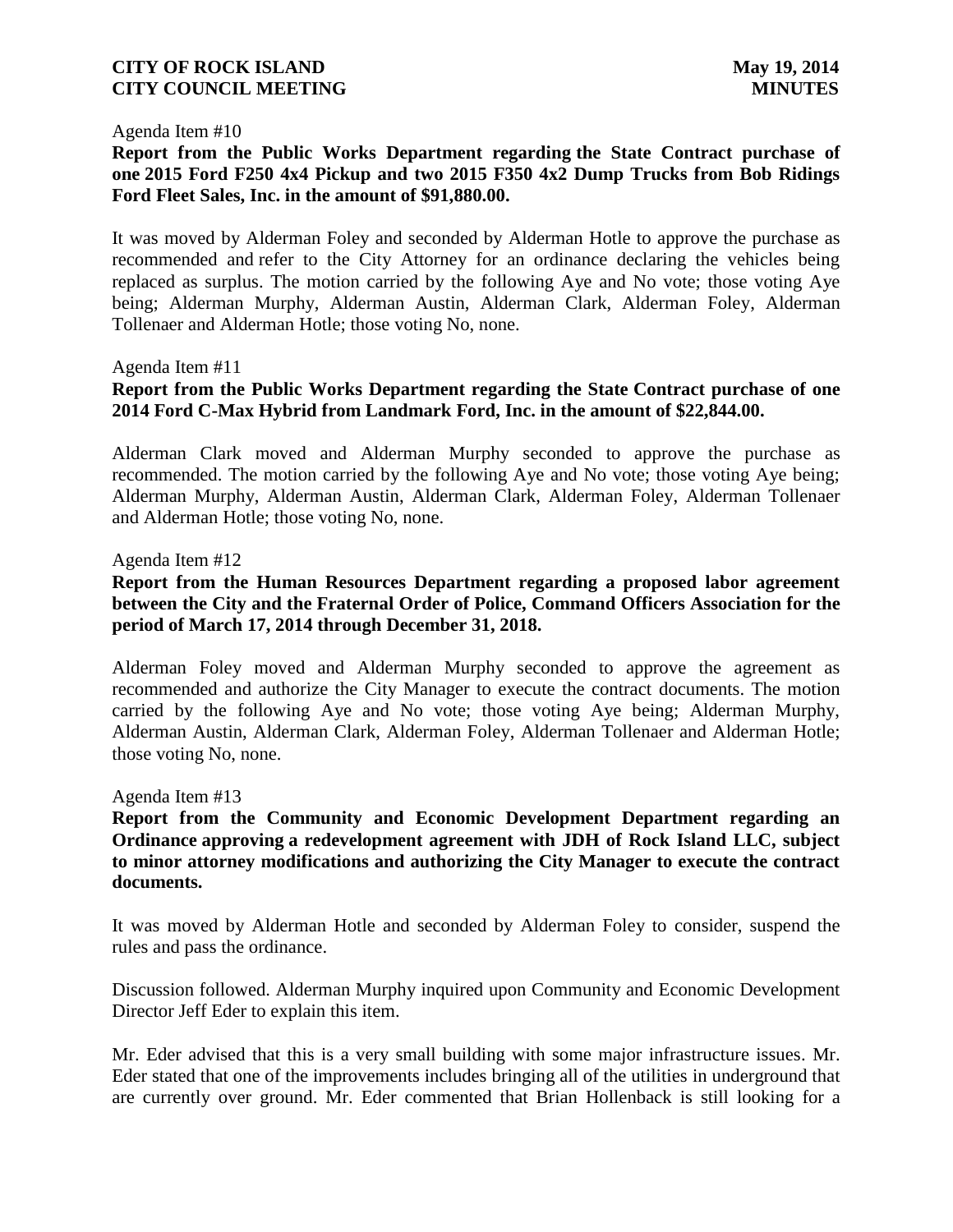commercial use on the first floor. Mr. Eder stated that there was a convenient store in there that lasted a few months. Mr. Eder indicated that the space needs to be renovated; it is tired and needs help. Mr. Eder explained that the reason this item has a higher amount per unit is because there will be one unit on the second floor and one commercial unit on the first floor.

Alderman Austin stated that a lot of upper floor housing has been created. Alderman Austin inquired about the percentage of occupancy in the Downtown area in regards to housing.

Mr. Eder advised that Renaissance Rock Island owns the vast majority of them and the occupancy rate is about 95%. Mr. Eder added that they are pretty full and there is no trouble filling the units whether they are market rate or subsidized.

Alderman Austin and Mr. Eder discussed TIF funds as it related to City assistance on these types of projects; what would happen when the TIF District expires; and how projects that have been started would be sustained.

Mr. Eder stated that hopefully the projects that are out there will sustain themselves and no additional funding would be asked for. Mr. Eder added that the City may have to look at a new project based TIF District concerning new projects. Mr. Eder and Alderman Austin further discussed this issue.

After discussion, the motion carried by the following Aye and No vote; those voting Aye being; Alderman Murphy, Alderman Austin, Alderman Clark, Alderman Foley, Alderman Tollenaer and Alderman Hotle; those voting No, none.

#### Agenda Item #14

**Report from the Finance Department regarding an adjustment to the CY2014 Budget, recommending increasing the Water Operation and Maintenance Fund budget in the amount of \$137,692.65.**

Alderman Foley moved and Alderman Murphy seconded to approve the budget adjustment as recommended. The motion carried by the following Aye and No vote; those voting Aye being; Alderman Murphy, Alderman Austin, Alderman Clark, Alderman Foley, Alderman Tollenaer and Alderman Hotle; those voting No, none.

#### Agenda Item #15

## **Report from the Finance Department regarding an adjustment to the CY2014 Budget, recommending increasing the Wastewater Operation and Maintenance Fund budget in the amount of \$3,180,406.42.**

It was moved by Alderman Murphy and seconded by Alderman Foley to approve the budget adjustment as recommended. The motion carried by the following Aye and No vote; those voting Aye being; Alderman Murphy, Alderman Austin, Alderman Clark, Alderman Foley, Alderman Tollenaer and Alderman Hotle; those voting No, none.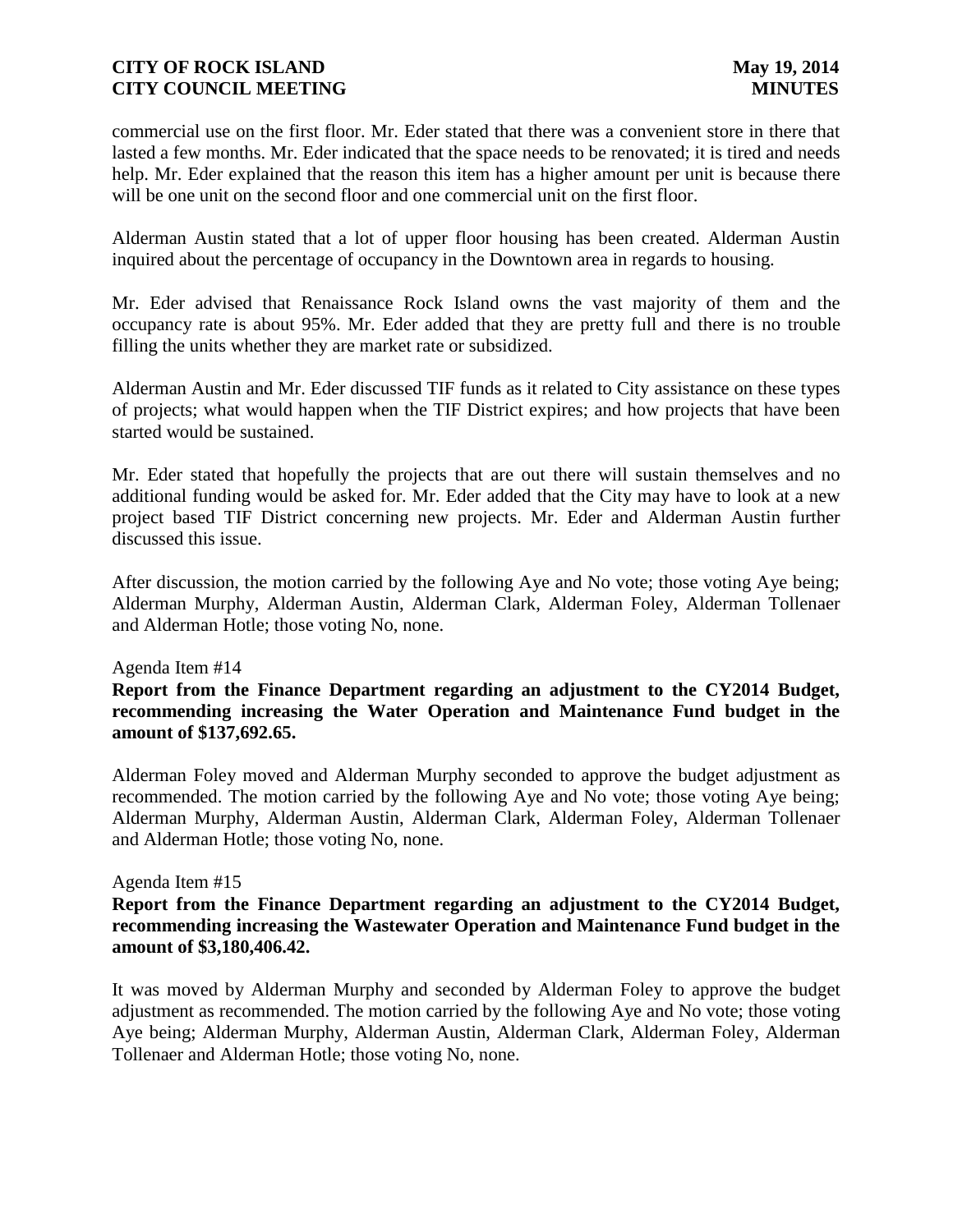#### Agenda Item #16

## **Report from the Finance Department regarding an adjustment to the CY2014 Budget, recommending increasing the Water Operation and Maintenance Fund budget in the amount of \$19,912.20.**

Alderman Foley moved and Alderman Tollenaer seconded to approve the budget adjustment as recommended. The motion carried by the following Aye and No vote; those voting Aye being; Alderman Murphy, Alderman Austin, Alderman Clark, Alderman Foley, Alderman Tollenaer and Alderman Hotle; those voting No, none.

#### Agenda Item #17

## **Report from the Finance Department regarding an adjustment to the CY2014 Budget, recommending increasing the Motor Fuel Tax Fund budget in the amount of \$151,377.49**.

It was moved by Alderman Hotle and seconded by Alderman Murphy to approve the budget adjustment as recommended. The motion carried by the following Aye and No vote; those voting Aye being; Alderman Murphy, Alderman Austin, Alderman Clark, Alderman Foley, Alderman Tollenaer and Alderman Hotle; those voting No, none.

Agenda Item #18

### **Report from the Mayor regarding an appointment and reappointments to the Beautification Commission.**

Alderman Hotle moved and Alderman Foley seconded to approve the appointment and reappointments as recommended.

Alderman Murphy thanked the people that always serve on this committee. Alderman Murphy stated that they do such a nice job.

The motion then carried by the following Aye and No vote; those voting Aye being; Alderman Murphy, Alderman Austin, Alderman Clark, Alderman Foley, Alderman Tollenaer and Alderman Hotle; those voting No, none.

Barbara Craver was appointed to the Beautification Commission for a four year term expiring June 2018.

Deborah Vesole, Emily Smith, Roy Plasschaert and Mary Ann Kuehnel were reappointed to the Beautification Commission for four year terms expiring June 2018.

Agenda Item #19

**Report from the Martin Luther King Center regarding a sound amplification request for their YOUnity in the Community event scheduled for Saturday, May 24, 2014 from 2:00 pm to 7:00 pm, requesting that the sound amplification fee be waived.**

It was moved by Alderman Clark and seconded by Alderman Hotle to approve the request and waive the fee as recommended. The motion carried by the following Aye and No vote; those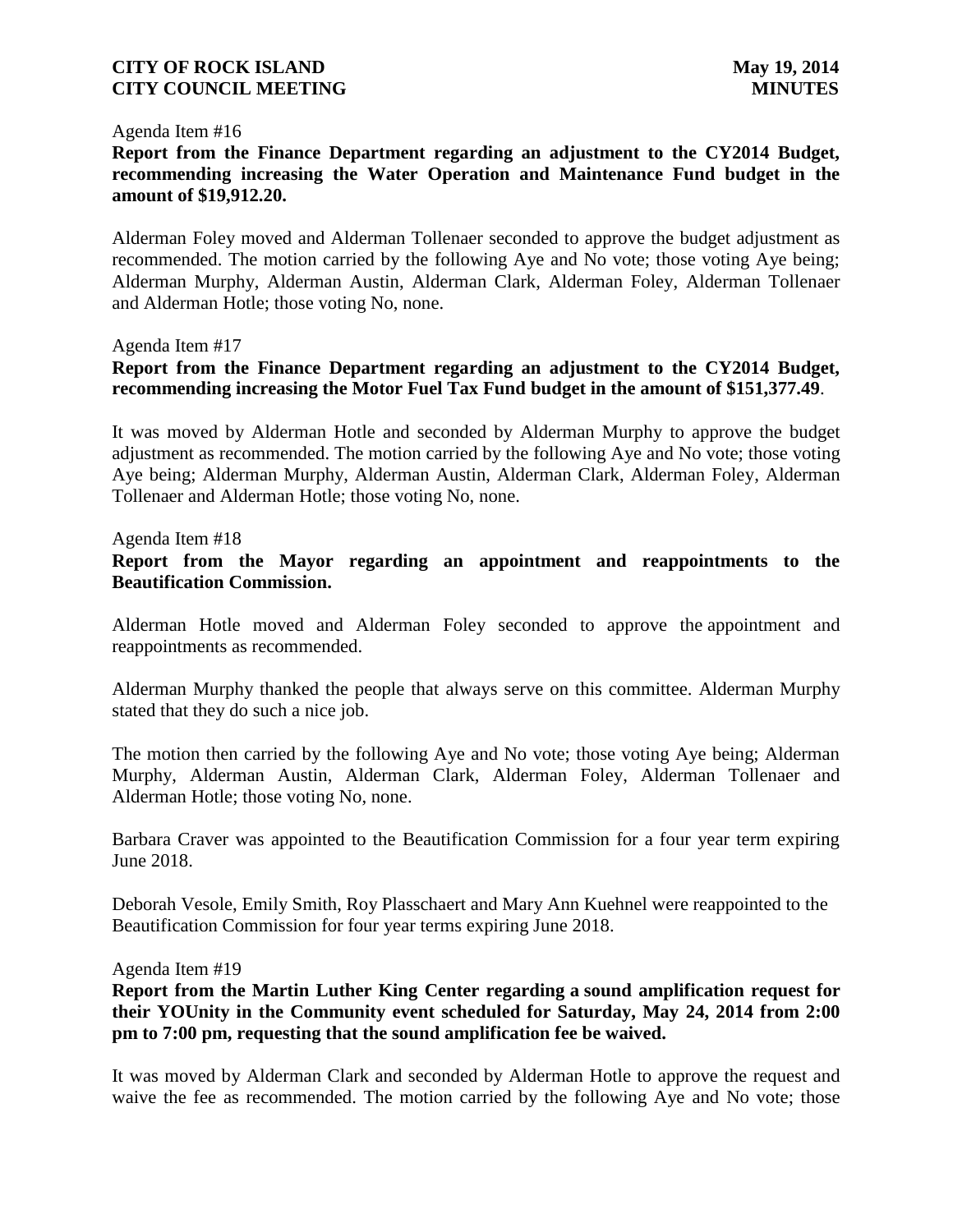voting Aye being; Alderman Murphy, Alderman Austin, Alderman Clark, Alderman Foley, Alderman Tollenaer and Alderman Hotle; those voting No, none.

# Agenda Item #20 **Report from the City Clerk regarding an application and Highway Resolution for the Quad Cities Marathon to be held on Sunday, September 28, 2014.**

Alderman Murphy moved and Alderman Hotle seconded to approve the application as recommended and adopt the resolution. The motion carried by the following Aye and No vote; those voting Aye being; Alderman Murphy, Alderman Austin, Alderman Clark, Alderman Foley, Alderman Tollenaer and Alderman Hotle; those voting No, none.

Agenda Item #21 **Other Business.**

No one signed up to address Council to speak on a topic.

Alderman Murphy reminded everyone about the 2014 Citizen of the Year Awards. Alderman Murphy encouraged everyone to nominate someone in the community that they feel is deserving of this honor. Alderman Murphy commented that the Citizen of the Year awards are tied in with the Labor Day Parade and the winners of the eight categories will ride in the parade. Alderman Murphy stated that one of those winners will be selected as the Grand Marshal of the parade. Alderman Murphy stated that the eight categories include; Individual, Business, Education, Organization, Professional, City Employee, Youth and Honorary. Alderman Murphy added that the Honorary category is for someone that does a lot for the community but does not live in Rock Island. Alderman Murphy encouraged everyone to submit their nominations within the next two weeks.

Alderman Murphy reminded everyone to Shop Rock Island. Alderman Murphy stated that Croegaerts Great Outdoors is located at 4002 11<sup>th</sup> Street just south of Watchtower Plaza. Alderman Murphy stated that Croegaerts Great Outdoors is known for their fishing reel repair and trolling motor repair. Alderman Murphy noted that they have the biggest selection of fishing rods and reels in the Greater Quad Cities, and they have all kinds of live bait, lures, paintball supplies, books and maps. Alderman Murphy stated that Croegaerts also has a vending machine outside their front door for anyone that needs live bait. Alderman Murphy advised that they are open Monday through Friday from 7:00 am to 7:00 pm, Saturdays from 7:00 am to 5:00 pm and Sundays from 7:00 am to 4:00 pm. Alderman Murphy encouraged everyone to shop local.

Alderman Hotle reminded everyone about the upcoming events this weekend. Alderman Hotle stated that the unveiling of the boat dock at Schwiebert Riverfront Park happens on Friday. Alderman Hotle commented that the District's Dirty Art show, which is a family friendly event, will be held this Saturday and Sunday. Alderman Hotle added that the following weekend - May  $31<sup>st</sup>$  - the Retro Rally event will be held.

Mayor Pauley advised that the heated pool at Whitewater Junction will open this Saturday and the event at the Martin Luther King Jr. Park will be held this Saturday.